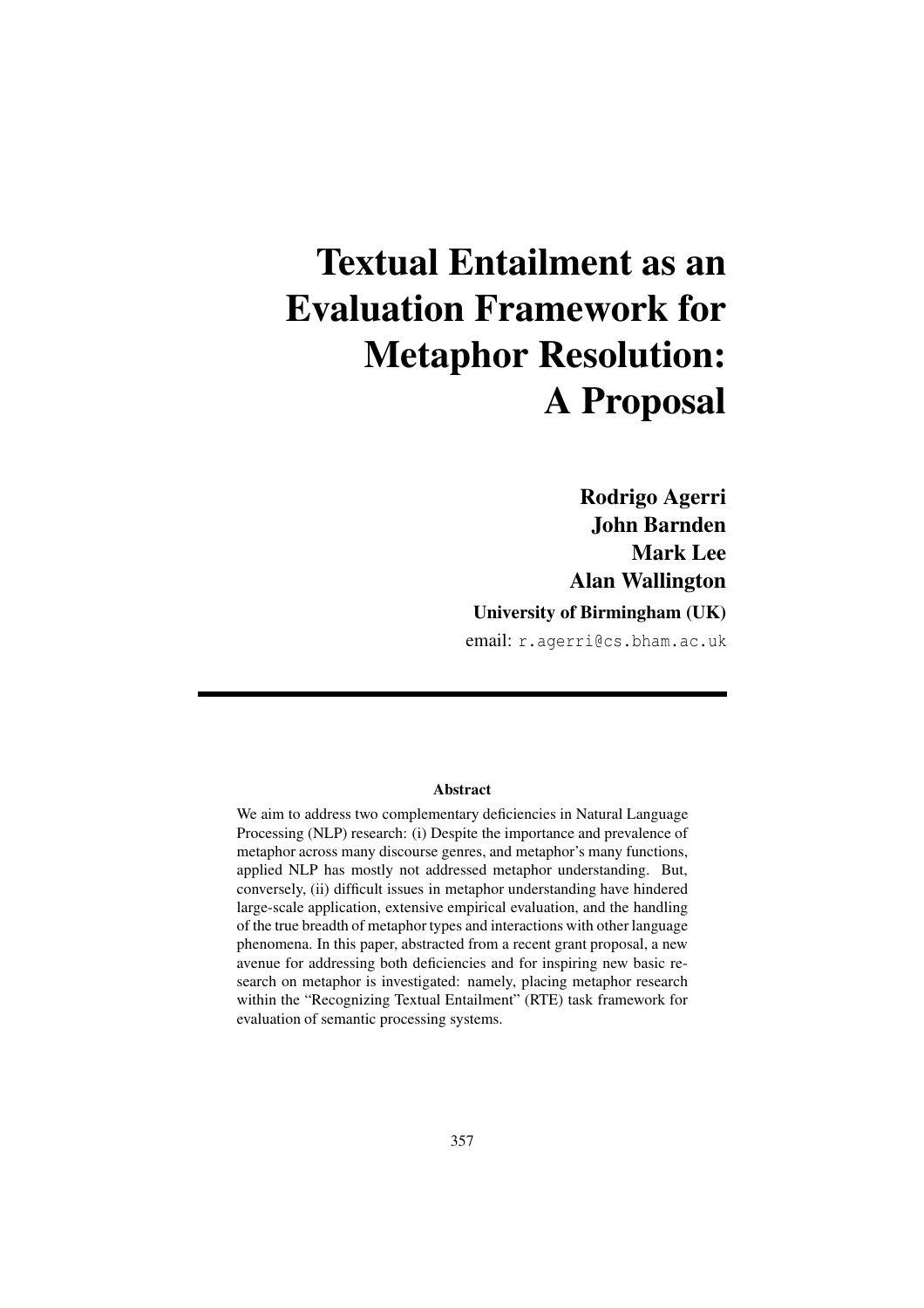#### 1 Introduction

The RTE task and annual Challenges (Dagan et al., 2007), starting in 2005, have arisen as an evaluation framework for applied semantics in response to the fact that in NLP applications — such as *Question Answering* (QA), *Information Retrieval/Extraction* (IR, IE), etc. — the development of semantic algorithms and models have been scattered, or tailored to specific applications, making it difficult to compare and evaluate them within one framework. RTE is interesting because QA, IE, etc. can all be cast as RTE problems. In RTE, one text fragment, the *Text* T, is said to entail another one, the *Hypothesis* H, when humans considering T and H judge that H follows from T (perhaps only plausibly/defeasibly). Thus, entailment is a commonsense matter, not a precise logic-based one. An example of a T/H pair is as follows (metaphor in italics):

(1) T: Lyon is actually the *gastronomic capital* of France.

H: Lyon is the capital of France.

Metaphor can roughly be characterized as describing something (the *target*) as if it were something else (the *source*) to which it is perceived, or set forth, as being somehow analogous. Metaphor has long been identified as being ubiquitous in language (Goatly, 1997), including ordinary conversation, newspaper articles, popular novels, popular science writing, classroom dialogue, etc. In a study (Tech. Rept. CSRP-03-05 at our School, 2003) we found one metaphorical term per 17.3 words, averaging across various discourses of different genres. This is in line with other researchers' studies though counts vary widely because of theory-relativity, researchers' aims, and marked usage differences between genres. Gedigian et al. (2006) note that 90% of uses of a set of verbs of spatial motion, manipulation, and health in a *Wall Street Journal* corpus were metaphorical. Some metaphor examples arising in past RTE datasets are the Ts in T/H pairs (1–4), with human judgments No, Yes, No and No respectively.

(2) T: The technological triumph known as GPS was *incubated in the mind* of Ivan Getting.

H: Ivan Getting invented the GPS.

(3) T: Convinced that pro-American officials are in the ascendancy in Tokyo, they talk about turning Japan into *the Britain of the Far East*.

H: Britain is located in the Far East.

(4) T: Even today, *within the deepest recesses of our mind, lies* a primordial fear that will not allow us to enter the sea without thinking about the possibility of being attacked by a shark.

H: A shark attacked a human being.

Importantly, metaphor is often not just a matter of particular terms with particular metaphorical senses that are entrenched (i.e., that are commonly used, default senses; and possibly listed in dictionaries). Certainly the metaphorical senses of "capital" and "incubate" used in (1) and (2) are at least moderately entrenched. For "incubate,"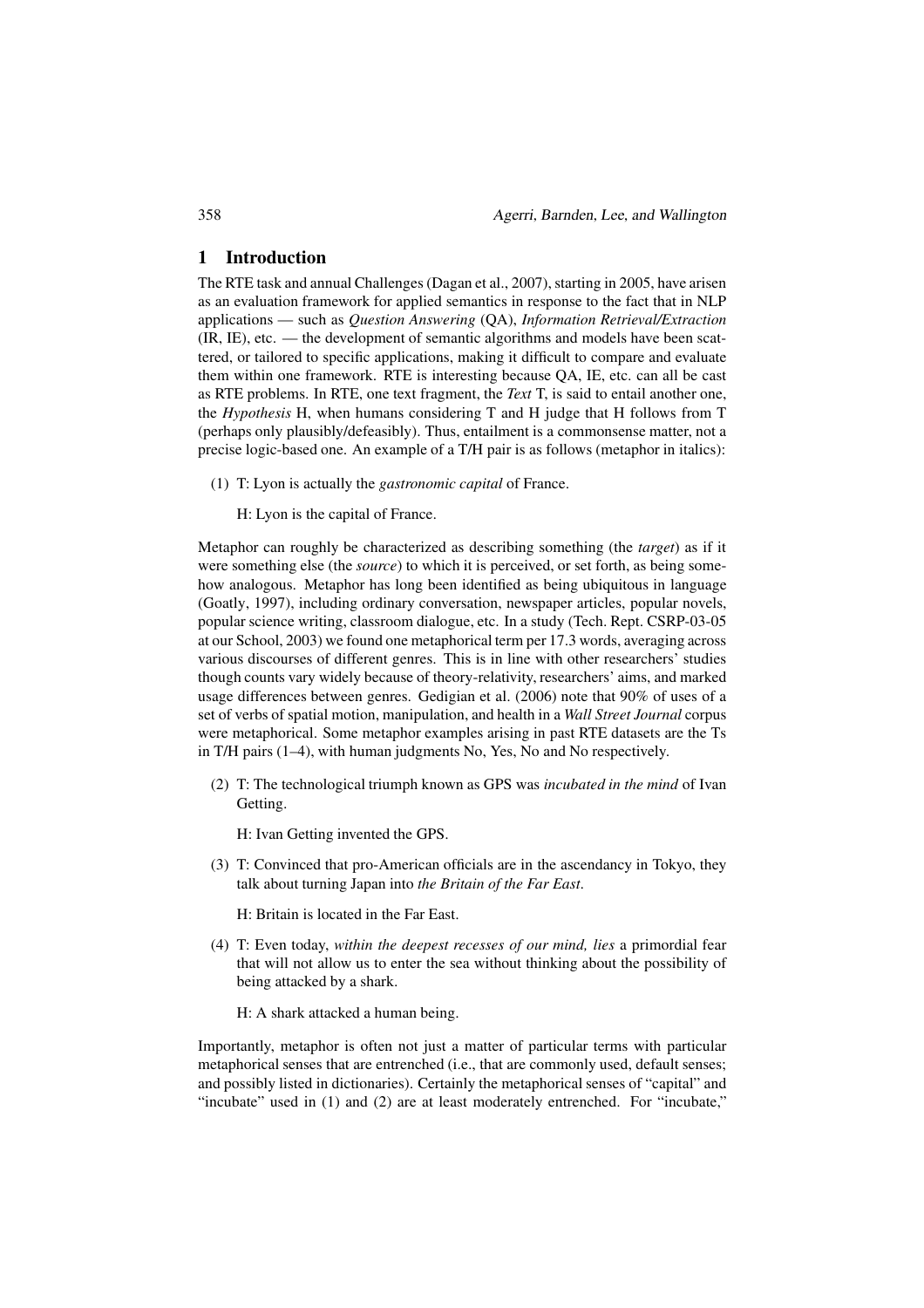some dictionaries list a slow, protective sense of development (in a general, possibly non-physical sense), or for "capital" a sense like "a city [or place more generally] preeminent in some special activity" [Merriam-Websters]. But (3) shows one common type of non-entrenched metaphor, of the general form "the X of Y", where X and/or Y are often named entities. The point of such a metaphor is typically only clear with the help of context. Reference to recesses of a mind as in (4) is common, and a lexicon could reasonably include a metaphorical sense of "recess" that was directly applicable to minds (though WordNet 3.0, e.g, does not), or include "within the recesses of [X's] mind" as a stock phrase with a sense of relative inaccessibility or unmodifiability of a thought or feeling. But the phraseology can be productively varied: e.g., "deepest" can be omitted or replaced by "dim", "darkest", "foulest", "hidden", etc. — by *any* compatible qualifier that emphasizes hiddenness or obstacles to accessibility. And the fact that such access difficulties are being *emphasized* is a matter for general semantic reasoning about the qualifier.

### 2 Why Metaphor in NLP?

Generally, in metaphor understanding research, a specialized system has been fed a relatively small number of metaphorical inputs, and the correct outputs have been dictated by the researcher, (e.g. Fass, 1997; Falkenhainer et al., 1989; Martin, 1990; Barnden et al., 2003). However, metaphor in particular and figurative language in general suffers a chronic lack of shared resources for proper evaluation of systems (Markert and Nissim, 2007). In using the RTE evaluation framework, computational metaphor researchers may for the first time have sizable, shared datasets, and a uniform evaluation method based on systematically and transparently collected human judgments. Also, metaphor researchers will be challenged and inspired to connect metaphor more than before to other complex linguistic phenomena.

NLP applications that RTE serves have mostly not addressed metaphor, and neither have RTE systems themselves. Indeed, despite examples (1-4), RTE datasets have tended to avoid metaphor of more difficult types. Metaphor in general can introduce additional context-sensitivity and indeterminacy in entailment, whereas RTE Challenges have mainly concentrated on T/H pairs supporting relatively crisp, uncontroversial judgments (Zaenen et al. (2005); RTE organizers(personal communication); our own analysis of existing RTE datasets in Tech. Rept. CSRP-08-01, 2008). In fact, on examples such as (1), a system must interpret "capital" metaphorically, but as Bos and Markert (2006) reported, the inability of their system to process metaphor meant that it was incorrect on this example.

Further evidence is given by results on example (1) of the four RTE-1 systems available to us (out of 16 systems; the 4 include the 1st, 3rd and 4th best systems in terms of accuracy over whole dataset). Only one reported system run was correct. The systems mostly performed worse across (1) together with 10 other metaphor cases than on the whole dataset, with statistical significance at 0.05 level (Fisher's independence test); only one system run gave a better performance. In RTE-2 (23 systems), analysis of 10 system runs shows that, across 9 metaphorical examples in the dataset, the systems (including the most accurate one over the whole dataset) performed worse than they did over the rest of the dataset; in 7 of the 10 RTE-2 runs compared the deficit was statistically significant at < 0.05 level (Fisher's test, see Tech Rept. CSRP-08-01).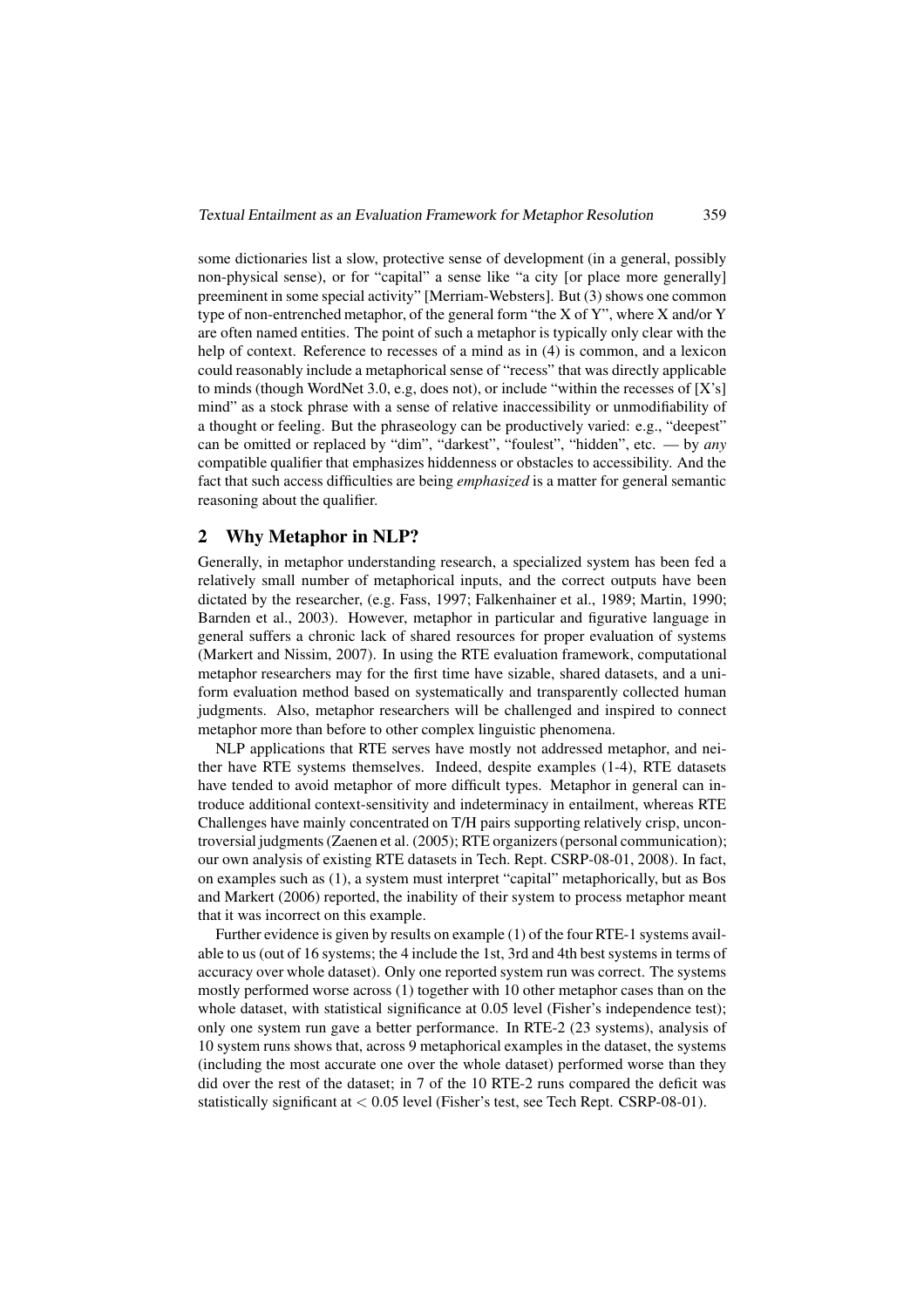#### 3 RoadMap: Datasets and Metaphor Processing

Our initiative mainly consists of (A): Create a public, annotated, metaphor-focussed text dataset suitable for RTE evaluation and testing of metaphor processing systems; and (B): Develop a prototype RTE system centred on processing (at least) the types of metaphor arising in (A). We will mainly address point (B) in this paper. As for A, metaphors vary along several dimensions of interest, such as: the target subject matter (e.g., Lyon's food, GPS development, Japanese foreign politics, shark fear in examples 1–4); the source subject matter; what particular, familiar metaphorical views (e.g., Idea as Living Being, in (2)) are used; whether the meaning in context is listed in dictionaries, WordNet, etc; whether the wording is (a variant of) a familiar idiom; the syntax used. Based on such dimensions, we will analyse the types of metaphor present in past RTE datasets and in the genres of text (e.g., newspapers) they drew from. One particular source will be the 242K-word metaphor-orientated corpus that we derived from the British National Corpus. To find metaphor examples elsewhere, we will use known metaphorical phrases and lexical/syntactic templates as seeds for automated search over general corpora or web. We will also investigate the use or adaptation of other researchers' automated detection/mining techniques (e.g. Birke and Sarkar, 2006; Gedigian et al., 2006).

#### 4 Metaphor Processing

We will develop metaphor processing algorithms on an integrated spectrum going from relatively "shallow" forms of processing to relatively "deep" forms. The deeper are for when more inference is necessary and feasible; when less necessary or feasible, the shallower are appropriate (but they can still involve at least partial parsing, approximate semantic analysis, etc.). A significant research issue will be how to choose the attempted depth(s) of analysis and how to choose or combine different methods' results. The deeper and shallower ends of the spectrum will take as starting points our two previous metaphor-understanding approaches, from our ATT-Meta and E-Drama projects respectively (Barnden et al., 2003; Wallington et al., 2008).

For detecting metaphor, we can extend methods from our E-drama project (Wallington et al., 2008). This involves a mixture of light semantic analysis via tools such as WordNet and recognition of lexical and syntactic signals of metaphoricity (Goatly, 1997). We aim also to recognize specific idiomatic phrases and systematic variations of them. We will consider looking for semantic restriction violations, which sometimes accompany metaphor (cf. Fass (1997) and Mason (2004)), and using statistical techniques borrowed from such work as Gedigian et al. (2006).

Example (4) about "recesses" is similar to metaphor examples studied in the ATT-Meta project, and ATT-Meta-style reasoning could handle the Text. As for (2), note that the word "incubate" may have a directly usable lexicon-listed meaning (e.g., *help to develop* much as in WordNet 3.0). However, if the system's lexicon did *not* contain such a sense, ATT-Meta-style processing would apply. ATT-Meta processing would involve commonsense reasoning in source-domain terms (here, biological and other physical terms): e.g., to infer that the idea was a living being, Getting's mind was a physical region, the idea was kept warm in that region, and the idea consequently biologically developed there. Hence, there was a *relatively protracted, continuous*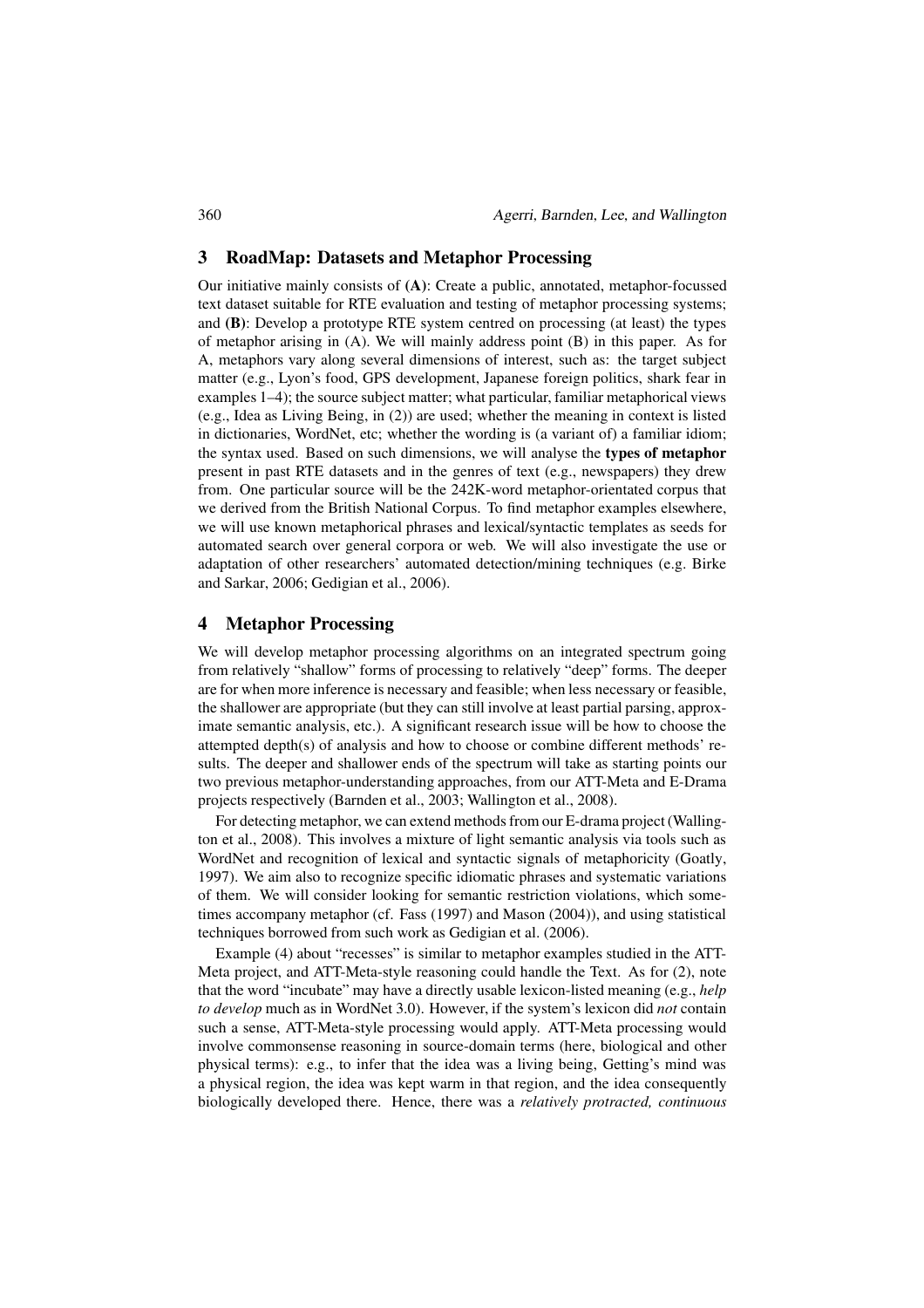*process*; the idea *became more functional* as a living being; and the idea needed *protection* from physical harm (= *disenablement* of *function-inhibiting* influences). These default conclusions can then be translated into reality (target-based) terms: there was a protracted, (non-physical) continuous process of change; the idea needed protection during it; and the idea ended up being more functional. The basis for such translation is *View-Neutral Mapping Adjuncts*, a special type of mappings that cover the shape of events and processes, temporal properties and relationships, causation, functioning, mental states, emotional states, value judgments and various other matters (Agerri et al., 2007; Barnden et al., 2003).

RTE-2 organisers claimed there has been a trend towards using more deep inference and that this has been beneficial *provided* that it is based on enough knowledge. (See also Bos and Markert (2006) and Clark et al. (2007)). The depth and knowledge needs of ATT-Meta's processing are like those of deeper parts of existing RTE systems, but ATT-Meta is currently equipped only with small, hand-constructed knowledge bases. So, our main focus in deeper processing will actually be on a shallowed, broadened form of ATT-Meta-style reasoning. In this sense, we aim to look at common-sense knowledge resources such as ConceptNet 3.0 which contains relationships such as causation, function, etc. — the types of information transferred by some of ATT-Meta's VNMAs — or modified WordNets enriched by extra, web-mined knowledge (Veale and Hao, 2008), where the extra knowledge is especially relevant to metaphorical usages.

ATT-Meta's reasoning is by backwards chaining from goals derivable from context surrounding a metaphor. This relevance-based inference-focussing will be key in other processing we develop, and is highly RTE-compatible. An RTE Hypothesis can act as (part of) a reasoning goal, with the metaphor's within-Text context supplying further information or goal parts. T's own original context is of course unavailable, but this obstacle faces human judges as well.

We will also further extend our E-Drama project's methods, based there on robust parsing using the *Rasp* system and computation over WordNet. The methods are currently largely confined to metaphors of "X is Y" form where X is a person and Y is some type of animal, supernatural being, artefact or natural physical object. We will generalize to other categories for X and Y, and to cases where the categorization is only implicit. We will make the syntactic/semantic analysis of WordNet synsetglosses and the way the system traverses the network more advanced. We will extend our associated treatment of metaphorically-used size adjectives (as in "little bully").

However, the methods are also currently confined to detecting emotional/value judgments about X (unpleasantness, etc.), and mainly exploit metaphorical information that is already implicitly in WordNet, e.g., "pig" meaning a coarse, obnoxious person, in one synset. Substantial research is needed to go beyond these limitations. One avenue will be to apply VNMAs: when a synset gloss couches a metaphorical sense, we could extract not just affect but other types of information that VNMAs handle (causation, process shape, etc.); and when a gloss couches a non-metaphorical sense, we could translate some aspects of it via VNMAs.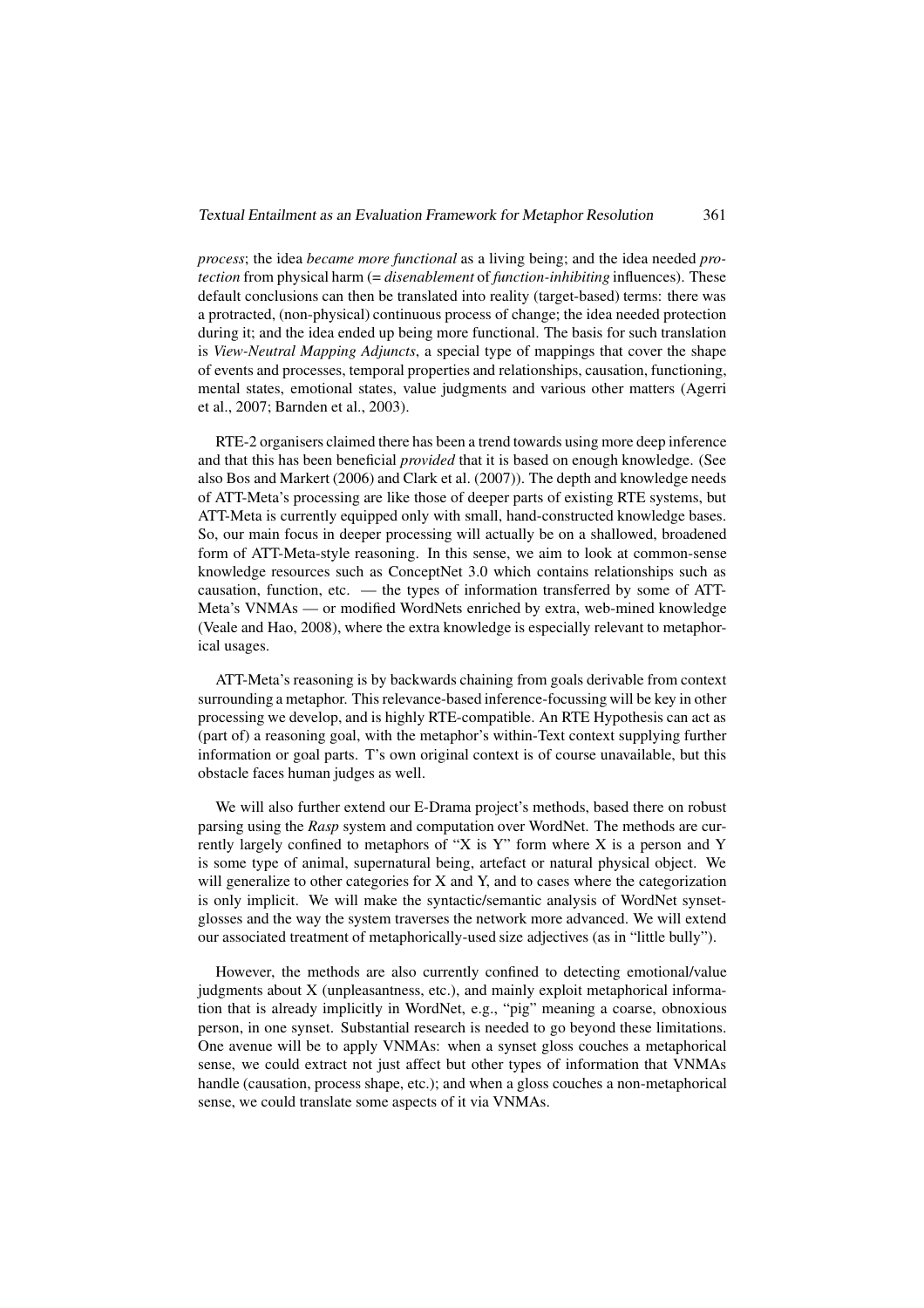#### 5 Concluding Remarks

This paper aims to provide an avenue for giving metaphor-understanding the prominence it merits in NLP applications and in RTE, and thereby also to engender basic and applied research advances on metaphor by ourselves and others.

RTE researchers and NLP applications developers will benefit, as systems will gain added accuracy and coverage by addressing metaphor. Beneficiary application areas aside from QA, IR, etc., include Knowledge Management, Information Access, and intelligent conversation agents.

#### References

- Agerri, R., J. Barnden, M. Lee, and A. Wallington (2007). Metaphor, inference and domain independent mappings. In *Proceedings of Research Advances in Natural Language Processing (RANLP 2007)*, Borovets, Bulgaria, pp. 17–24.
- Barnden, J., S. Glasbey, M. Lee, and A. Wallington (2003). Domain-transcending mappings in a system for metaphorical reasoning. In *Companion Proceedings of the 10th Conference on the European Chapter of the Association for Computational Linguistics (EACL-03)*, pp. 57–61.
- Birke, J. and A. Sarkar (2006). A clustering approach for the nearly unsupervised recognition of nonliteral language. In *Proceedings of the 11th Conference on the European Chapter of the Association for Computational Linguistics (EACL 2006)*, Trento, Italy, pp. 329–336.
- Bos, J. and K. Markert (2006). Recognizing textual entailment with robust logical inference. In J. Quiñonero-Candela, I. Dagan, B. Magnini, and F. d'Alché Buc (Eds.), *MLCW 2005*, Volume 3944 of *LNAI*, pp. 404–426. Springer-Verlag.
- Clark, P., W. Murray, J. Thompson, P. Harrison, J. Hobbs, and C. Fellbaum (2007). On the role of lexical and world knowledge in RTE3. In *Proceedings of the Workshop on Textual Entailment and Paraphrasing*, Prague, pp. 54–59. ACL 2007.
- Dagan, I., O. Glickman, and B. Magnini (2007). The PASCAL Recognising Textual Entailment challenge. In J. Quiñonero-Candela, I. Dagan, B. Magnini, and F. d'Alché Buc (Eds.), *MLCW 2005*, Volume 3944 of *LNAI*, pp. 177–190. Springer-Verlag.
- Falkenhainer, B., K. Forbus, and D. Gentner (1989). The structure-mapping engine: algorithm and examples. *Artificial Intelligence 41*(1), 1–63.
- Fass, D. (1997). *Processing metaphor and metonymy*. Greenwich, Connecticut: Ablex.
- Gedigian, M., J. Bryant, S. Narayanan, and B. Ciric (2006). Catching metaphors. In *Proceedings of the 3rd Workshop on Scalable Natural Language Understanding*, New York, pp. 41–48.
- Goatly, A. (1997). *The Language of Metaphors*. Routledge.